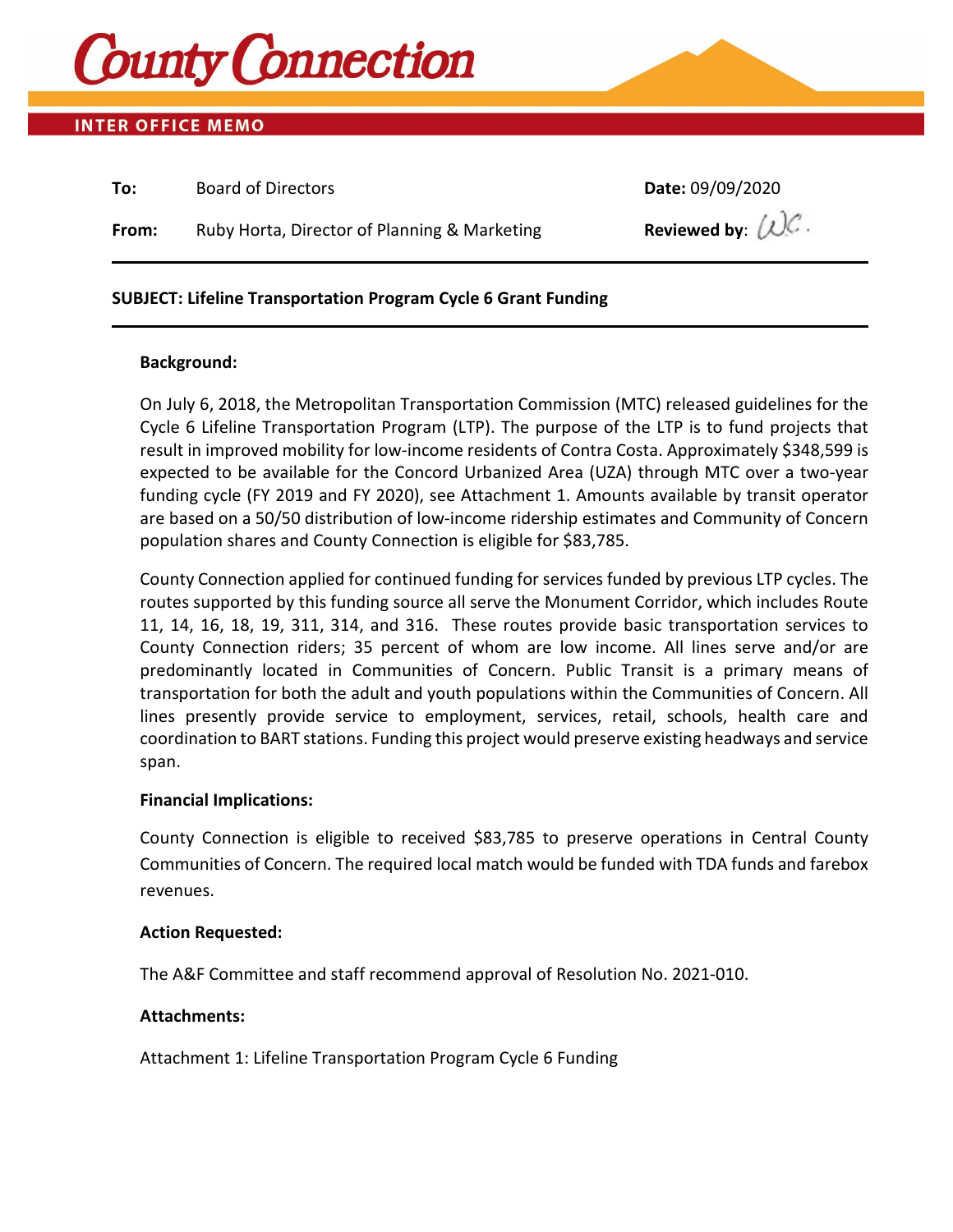# **Attachment 1 – Lifeline Transportation Program Cycle 6 Funding FY2018-19 through FY2019-20**

#### **Table 1 – FTA Section 5307**

|                    | <b>FY2019</b> | <b>FY2020</b> | <b>Total</b> |
|--------------------|---------------|---------------|--------------|
| <b>Fund Source</b> |               |               |              |
|                    |               |               |              |
| 5307 <sup>1</sup>  | \$3,508,000   | \$3,580,441   | \$7,088,441  |
|                    |               |               |              |
| <b>Total</b>       | \$3,508,000   | \$3,580,441   | \$7,088,441  |

### **Table 2 – Actual 5307 Funding by Urbanized Areas**

| <b>Apportionment Year</b>     | FY2018-19 | FY2019-20 | <b>Two-Year Total</b> |  |
|-------------------------------|-----------|-----------|-----------------------|--|
| <b>FTA Apportionments</b>     | Actual    | Actual    | Actual                |  |
| Antioch                       | 169,903   | 173,412   | 343,315               |  |
| Concord                       | 172,518   | 176,081   | 348,599               |  |
| San Francisco--Oakland        | 1,686,399 | 1,721,223 | 3,407,622             |  |
| San Jose                      | 726,455   | 741,456   | 1,467,911             |  |
| Santa Rosa                    | 175,097   | 178,713   | 353,810               |  |
| Large Urbanized Area Subtotal | 2,930,372 | 2,990,885 | 5,921,257             |  |
| Fairfield                     | 121,891   | 124,408   | 246,299               |  |
| Gilroy-Morgan Hill            | 88,773    | 90,606    | 179,379               |  |
| Livermore                     | 38,359    | 39,151    | 77,510                |  |
| Napa                          | 77,528    | 79,129    | 156,657               |  |
| Petaluma                      | 43,035    | 43,924    | 86,959                |  |
| Vacaville                     | 52,918    | 54,011    | 106,929               |  |
| Vallejo                       | 155,124   | 158,327   | 313,451               |  |
| Small Urbanized Area Subtotal | 577,628   | 589,556   | 1,167,184             |  |
| <b>Total</b>                  | 3,508,000 | 3,580,441 | 7,088,441             |  |

(1) The FY2018-19 and FY2019-20 FTA 5307 amount is based on programming in the Transit Capital Priorities Program (Res. 4272).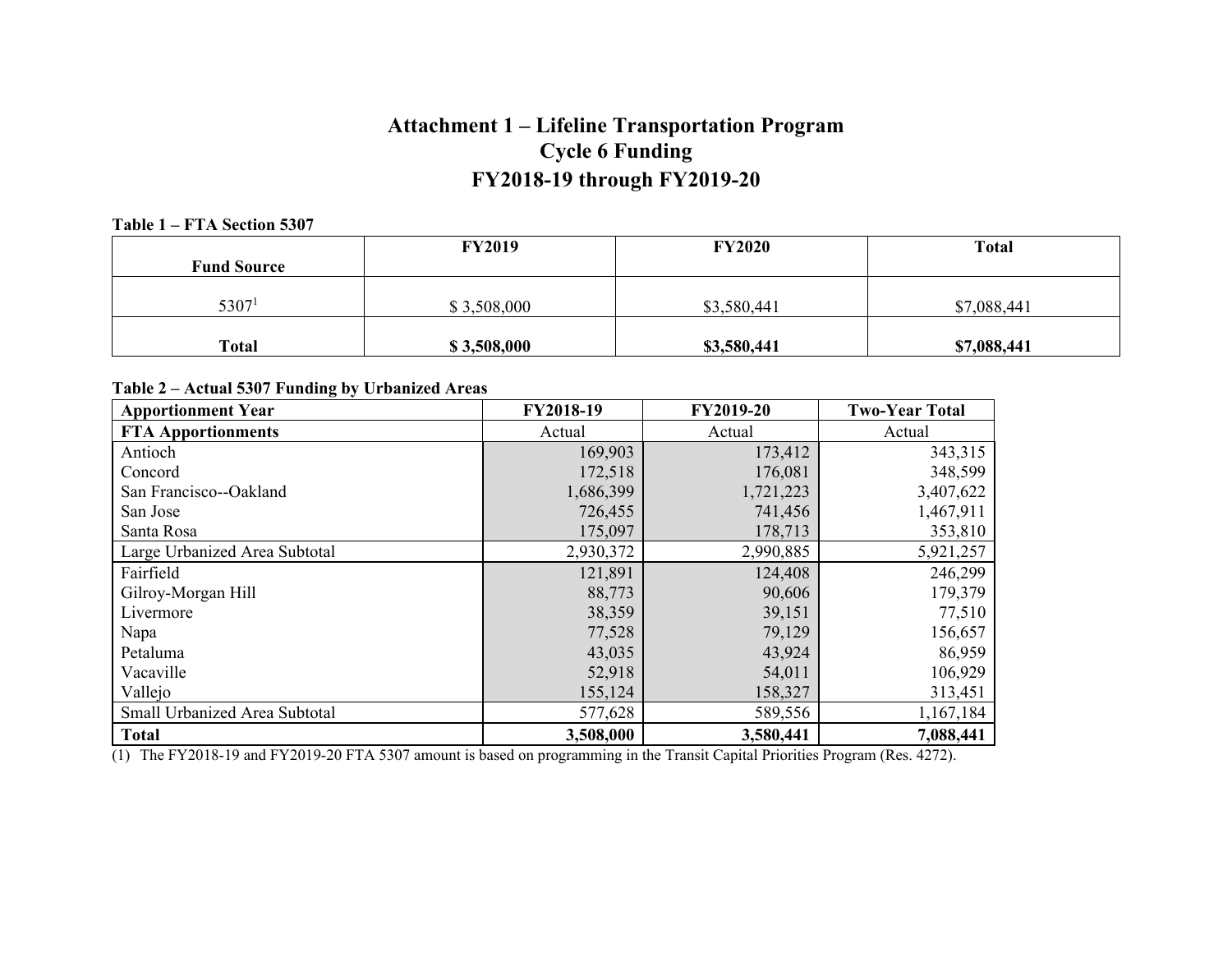#### **RESOLUTION NO. 2021-010**

### **BOARD OF DIRECTORS CENTRAL CONTRA COSTA TRANSIT AUTHORITY STATE OF CALIFORNIA**

**\*\*\***

### **SUPPORT FOR CYCLE 6 LIFELINE PROJECT FUNDING**

**WHEREAS**, the County of Contra Costa and the Cities of Clayton, Concord, the Town of Danville, Lafayette, Martinez, the Town of Moraga, Orinda, Pleasant Hill, San Ramon and Walnut Creek (hereinafter "Member Jurisdictions") have formed the Central Contra Costa Transit Authority ("County Connection"), a joint exercise of powers agency created under California Government Code Section 6500 et seq., for the joint exercise of certain powers to provide coordinated and integrated public transportation services within the area of its Member Jurisdictions; and

**WHEREAS**, the Metropolitan Transportation Commission ("MTC") has established a Lifeline Transportation Program to assist in funding projects that 1) are intended to result in improved mobility for low-income residents of the nine San Francisco Bay Area counties, 2) are developed through a collaborative and inclusive planning process and 3) are proposed to address transportation gaps and/or barriers identified through a substantive community-based transportation plan or are otherwise based on a documented assessment of needs; and

**WHEREAS**, MTC has adopted principles, pursuant to MTC Resolution No. 4416, to guide implementation of the Lifeline Transportation Program for the two year period from Fiscal Year 2018-19 and Fiscal Year 2019-20, and MTC has solicited applications from transit operators (eligible recipients of FTA Section 5307 funds) from each of the nine bay area counties to propose projects for Lifeline Cycle 6 funding; and

**WHEREAS**, County Connection generally conducted a broad, inclusive public involvement process, and use multiple methods of public outreach in identifying projects for the Lifeline Transportation Program in Contra Costa County; and

**WHEREAS**, County Connection submitted a project(s) in response to the solicitation of applications/call for projects; and

**WHEREAS**, County Connection has confirmed that proposed project(s), described more fully on Attachment A to this Resolution, attached to and incorporated herein as though set forth at length, is consistent with the Lifeline Transportation Program goals as set out in MTC Resolution No. 4416; and

**WHEREAS**, County Connection, recommends proposed project(s), described more fully on Attachment A to this Resolution, attached to and incorporated herein as though set forth at length, be funded in part under the Lifeline Transportation Program; and

**WHEREAS**, County Connection agrees to meet project delivery and obligation deadlines, comply with funding conditions placed on the receipt of funds allocated to the Lifeline Transportation Program, provide for the required local matching funds, and satisfy all other conditions set forth in MTC Resolution No. 4416; and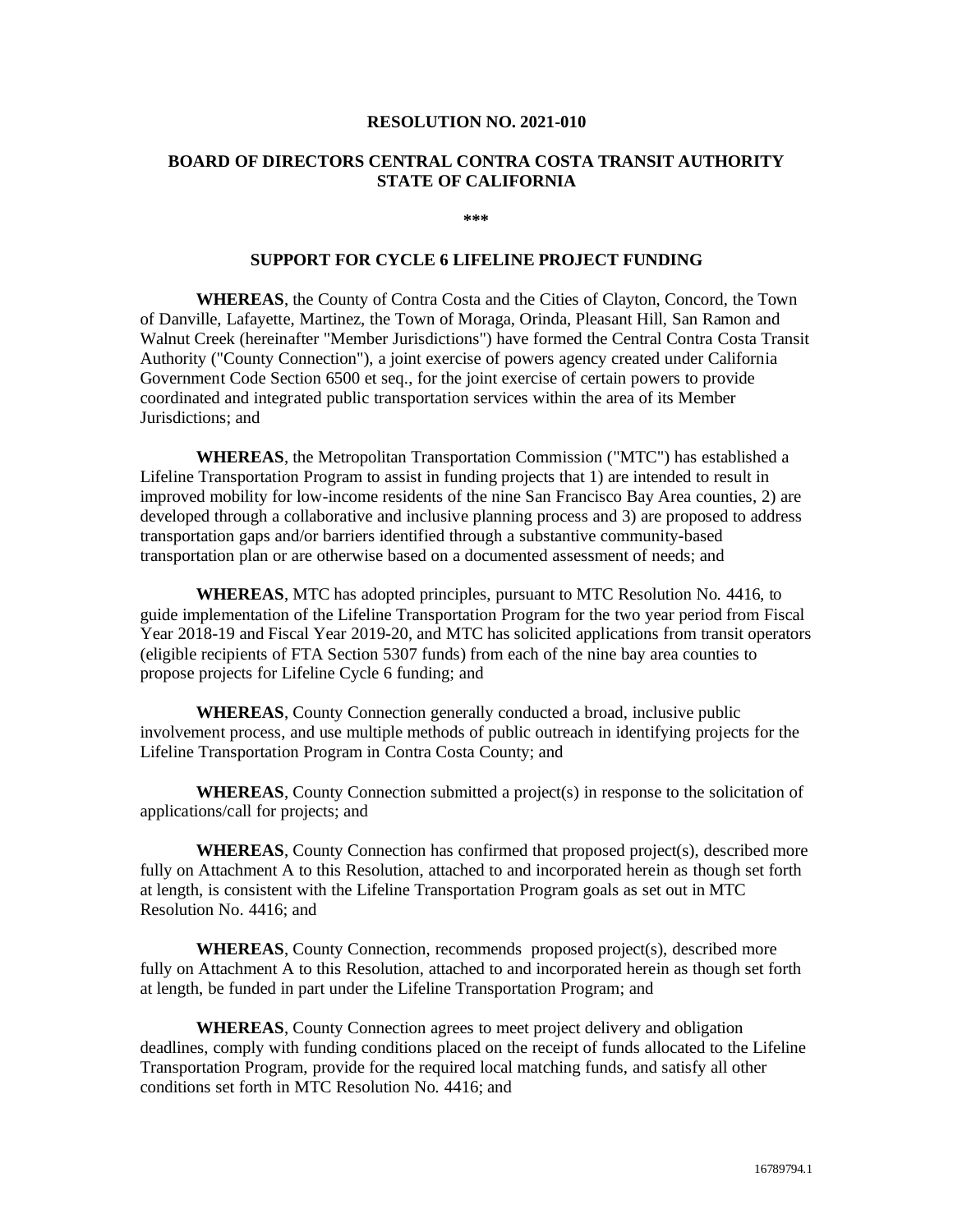**WHEREAS**, County Connection certifies that the project(s) and purpose(s) for which funds are being requested is in compliance with the requirements of the California Environmental Quality Act (Public Resources Code Section 21000 et seq.), and with the State Environmental Impact Report Guidelines (14 California Code of Regulations Section 1500 et seq.) and if relevant the National Environmental Policy Act ("NEPA"), 42 USC Section 4-1 et seq. and the applicable regulations thereunder; and

**WHEREAS**, there is no legal impediment to County Connection making the funding request; and

**WHEREAS**, there is no pending or threatened litigation which might in any way adversely affect the ability of County Connection to deliver the proposed project(s) for which funds are being requested.

**NOW, THEREFORE BE IT RESOLVED**, that County Connection requests that MTC program funds available under its Lifeline Transportation Program, in the amounts requested for which County Connection is eligible, for the project(s) described in Attachment A of this Resolution; and

**BE IT FURTHER RESOLVED**, that staff of County Connection shall forward a copy of this Resolution, and such other information as may be required, to MTC, Contra Costa Transportation Authority, and such other agencies as may be appropriate.

Regularly passed and adopted this 17th day of September 2020, by the following vote:

 $\frac{1}{\sqrt{2}}$  ,  $\frac{1}{\sqrt{2}}$  ,  $\frac{1}{\sqrt{2}}$  ,  $\frac{1}{\sqrt{2}}$  ,  $\frac{1}{\sqrt{2}}$  ,  $\frac{1}{\sqrt{2}}$  ,  $\frac{1}{\sqrt{2}}$  ,  $\frac{1}{\sqrt{2}}$  ,  $\frac{1}{\sqrt{2}}$  ,  $\frac{1}{\sqrt{2}}$  ,  $\frac{1}{\sqrt{2}}$  ,  $\frac{1}{\sqrt{2}}$  ,  $\frac{1}{\sqrt{2}}$  ,  $\frac{1}{\sqrt{2}}$  ,  $\frac{1}{\sqrt{2}}$ 

AYES:

NOES:

ABSENT:

ABSTAIN:

Candace Andersen, Chair, CCCTA Board of Directors

ATTEST:

\_\_\_\_\_\_\_\_\_\_\_\_\_\_\_\_\_\_\_\_\_\_\_\_\_\_\_\_ Lathina Hill, Clerk to the Board